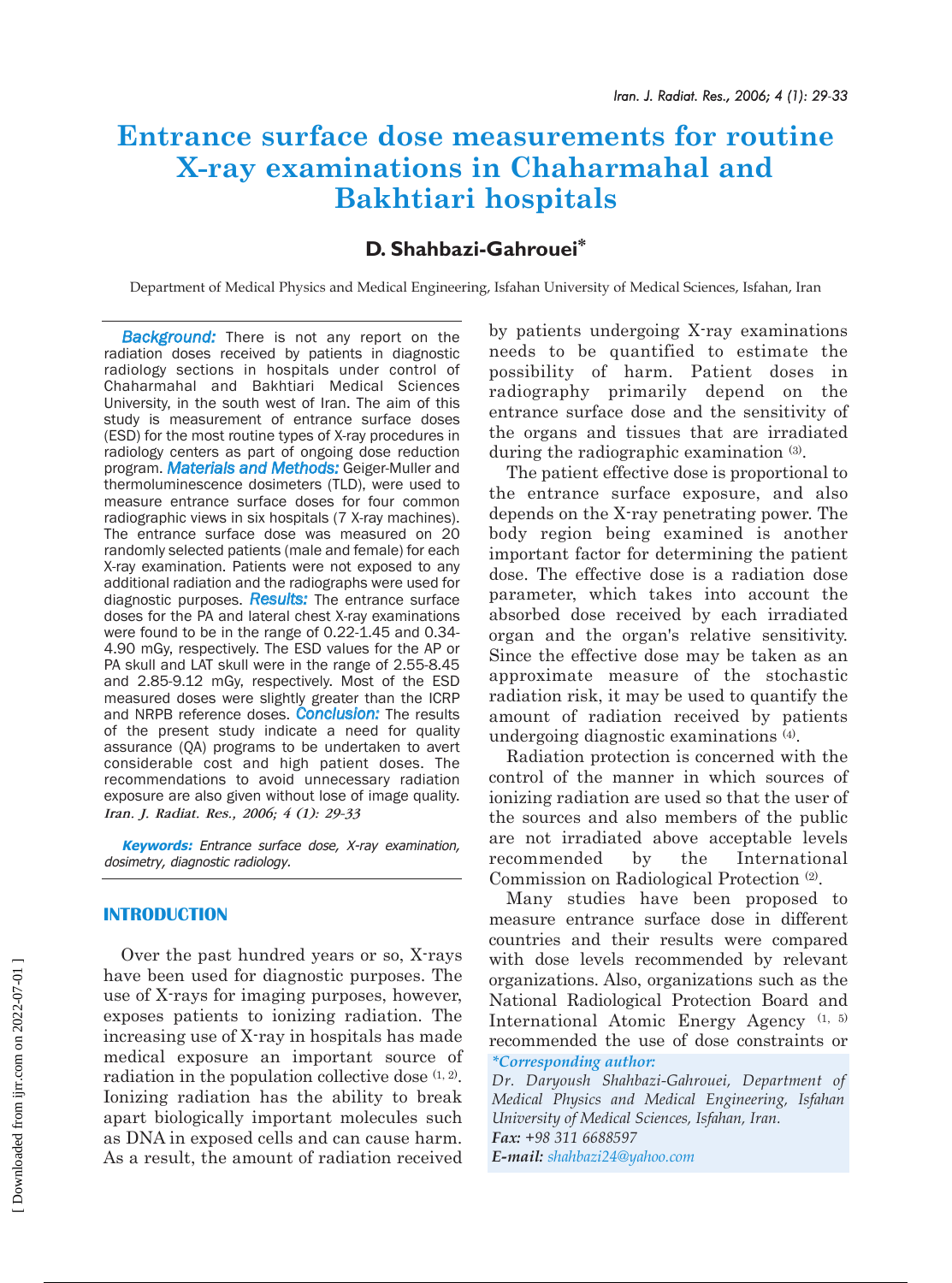investigation levels to provide guidance for medical exposures. In the United States (6), Greece  $(7, 8)$ , Brazil  $(9)$  and Bangladesh  $(10)$ investigations showed that patients dose from common X-ray examination were below the ICRP reference doses. In contrast, in China (11) and Tanzania (12) researchers reported that the average entrance surface doses were comparatively high for X-ray examination.

Most countries have legislation controlling the use of ionizing radiation and although legal systems differ, the dose levels recommended by the ICRP, together with its general philosophy and recommendations, are common factors. As part of the development of legislation, it was considered important to measure entrance surface dose and to provide additional advice to national or local authorities and the clinical community on the application of diagnostic reference levels as a practical tool to manage radiation dose to patients in diagnostic radiology. Diagnostic reference levels are then used to manage the radiation dose to the patient so that it is commensurate with the clinical purpose.

For these reasons, this work is the first to investigate entrance surface dose of the patients undergoing routine X-ray procedures in hospitals under control of Chaharmahal and Bakhtiari Medical Sciences University in Iran. Knowledge of the corresponding patient doses will help to determine whether these Xray radiation doses to patients are as low as reasonably achievable, as required by the ICRP or other relevant organizations.

#### **MATERIALS AND METHODS**

Entrance surface dose is the absorbed dose to the entrance skin of the patient at the central point of the irradiated area (3, 13). The values of entrance surface dose was measured for routine radiographic examinations such as chest radiograph (posterior-anterior, PA and lateral projections, LAT) and skull (anteriorposterior, AP or PA and LAT) examinations. To collect the data six hospitals (7 X-ray machines) were investigated. The X-ray

sections of investigated hospitals were equipped with stationary X-ray units (Siemens, Shimadzu, Philips, Genius and Varian). The measurements were done on 20 randomly selected adult patients (140 patients in total with mean age of 42.7 years old included 87 male and 53 female) for each Xray machine using thermoluminescence dosimeters. The lithium fluoride chips (LiF:Mg) is the most commonly used thermoluminescent material for patient dosimetry.

Thermoluminescent dosimeters were read out in accordance with manufacturer's recommendation and the data was appended manually to the spreadsheet to provide an alternate assessment of the quantity absorbed dose (including backscatter) at the patient surface. Thermoluminescence dosimeter were mounted on a tape and placed on center of Xray beam on the patient's skin. Therefore, the backscatter radiation was included in the record surface dose. Three TLD chips were placed on the skin of each patient and the doses were averaged for each radiography and mean of ESD of all patients calculated. The measurements of dose using Geiger-Muller (SUM-AD8, Ricken Fine, Japan) detector was also performed by placing the detector at least 30 to 40 centimeters above of the X-ray table (instead of patient thickness) and therefore, no was any patient for measurement of ESD using Geiger-Muller dosimeter.

All measurements were made at the center of the X-ray beam with a fixed field size. The exposure data such as kVp, mAs, the type of cassette and the focal source distance for each examination was also recorded. The results of Geiger-Muller counter was also converted to absorbed dose as described previously (14) in accordance with the following equation:

$$
D_{\text{air}} = 8.69 \times 10^{-3} \text{ X (Gy)}
$$

where  $8.69 \times 10^{-3}$  is a conversion factor obtained using the 34 eV ionization energy required to produce an ion pair, multiplied by  $1.6 \times 10^{12}$  ions produced for one Roentgen exposure.

For all mentioned X-ray machines, the average value of ESD using TLD for routine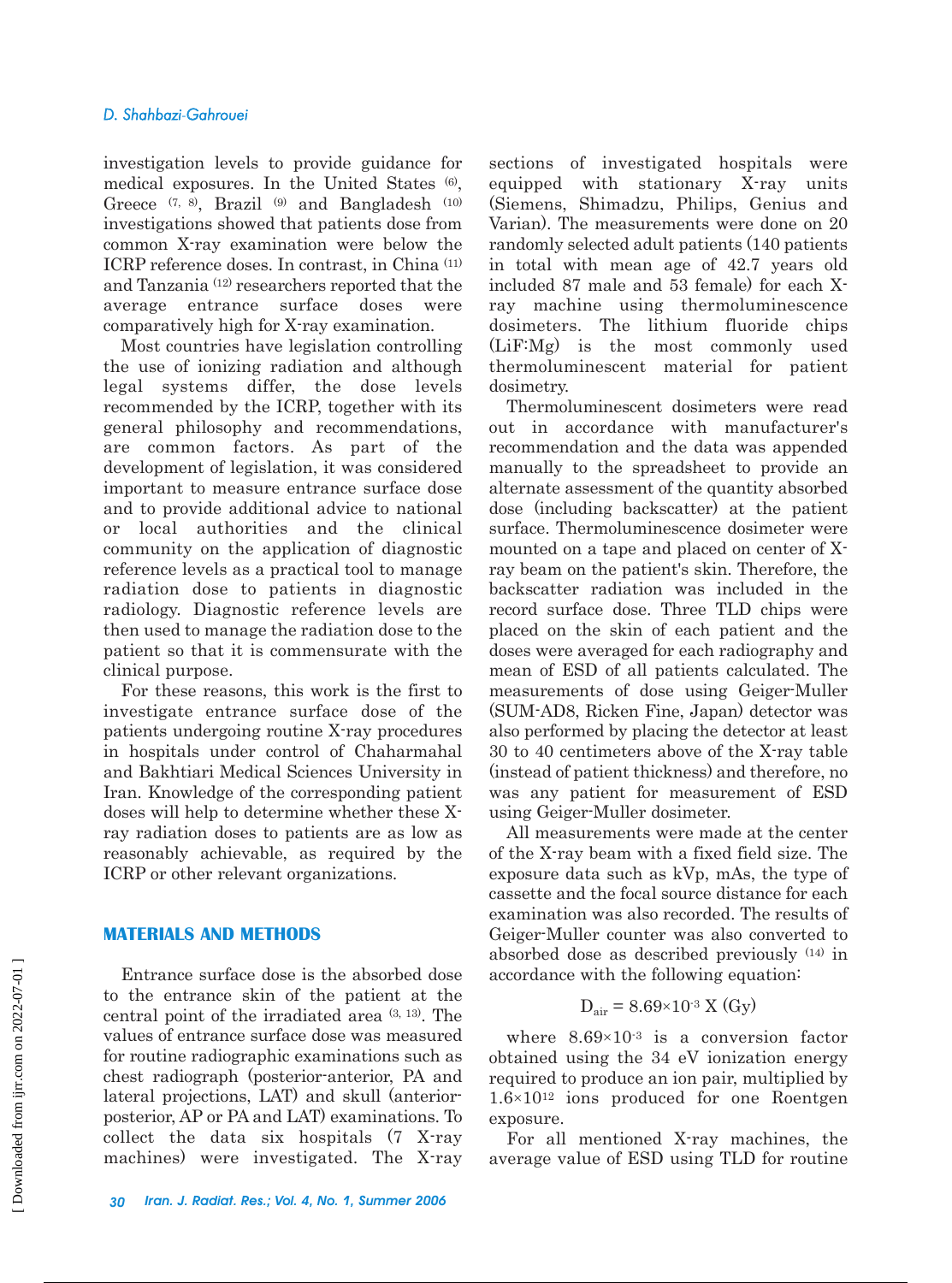examination was calculated. Finally, the result of this study was compared with the other reported data of relevant organizations.

# **RESULTS**

There was no significant difference among the values of entrance surface doses by the detectors used. The results of the entrance surface dose are indicated in table 1 for adult patients those were randomly selected for Xray examinations at different hospitals. As can be seen from this table, the maximum and the minimum values of ESD was obtained for X-ray units located in Kashani and Ardal hospitals, respectively. Of course, another reason is the high number of patients which examined per day in Kashani hospital compared to other hospitals.

The exposure parameters and the entrance surface dose values for all routine X-ray examinations are shown in table 2. For certain X-ray examinations, particularly chest and skull, mean generating voltages (kVp) and mean entrance surface doses are presented and compared with guidance levels. As results shows the values of the ESD of skull were higher than that of chest examinations.

# **DISCUSSION**

Records of medical examinations and personnel monitoring must be kept and made available to medical advisers, employing authorities and government health inspectors.

There have been a number of different quantities used for reference levels. The quantity selected is dependent on the type of clinical procedure, for example, whether it is an individual radiographic projection, a procedure or examination consisting of multiple projections or field locations.

The results of this study showed that the entrance surface dose of patients was comparable to the result reported in

| X-ray unit | Name of<br>Hospital | Chest PA<br>ESD(mGy) | Chest LAT<br>ESD(mGy) | <b>Skull AP/PA</b><br>ESD(mGy) | <b>Skull LAT</b><br>$ESD$ (mGy) |
|------------|---------------------|----------------------|-----------------------|--------------------------------|---------------------------------|
| Siemens    | Kashani             | 1.45                 | 4.90                  | 8.45                           | 9.12                            |
| Shimadzu   | Kashani             | 1.07                 | 3.37                  | 8.33                           | 9.01                            |
| Philips    | Hajar               | 0.70                 | 2.75                  | 8.42                           | 7.87                            |
| Genius     | Ardal               | 0.22                 | 0.34                  | 2.55                           | 2.58                            |
| Varian     | Farsan              | 0.46                 | 1.67                  | 5.84                           | 7.62                            |
| Shimadzu   | Boroujen            | 0.74                 | 2.89                  | 7.92                           | 8.37                            |
| Varian     | Lordegan            | 0.31                 | 1.62                  | 6.93                           | 8.54                            |

Table 1. The ESD (Entrance surface dose) values for studied 7 X-ray machines at different hospitals using TLD.

Table 2. The exposure parameters and the values of the ESD for four routine X-ray examinations using TLD (20 experiments for each type of examination).

| Type of<br>examination | Ranges<br>of kVp | Ranges<br>of mAs | Ranges of ESD<br>(mGy) | Mean of ESD<br>(mGy) |  |
|------------------------|------------------|------------------|------------------------|----------------------|--|
| Chest PA               | $75 - 85$        | $5 - 25$         | $0.22 - 1.45$          | 0.70                 |  |
| Chest LAT              | 76-87            | $10 - 40$        | $0.34 - 4.90$          | 2.51                 |  |
| Skull PA/AP            | 85-95            | $20 - 90$        | $2.55 - 8.45$          | 6.92                 |  |
| Skull LAT              | 82-96            | $20 - 80$        | $2.85 - 9.12$          | 7.59                 |  |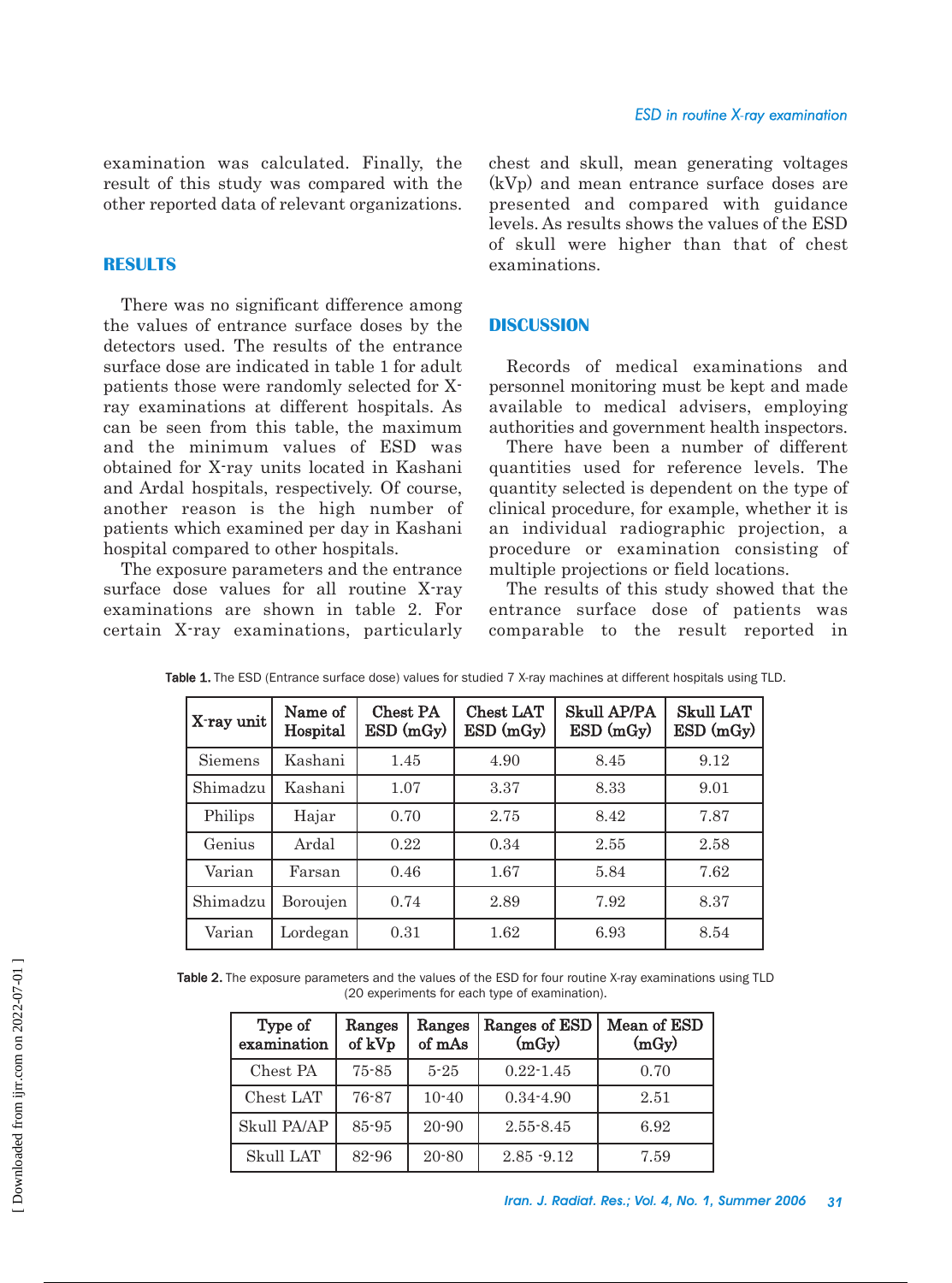### *D. Shahbazi-Gahrouei*

Tanzania. In Tanzania the value of ESD for chest AP was reported to be in the range of  $0.08-0.56$  mGy  $(12)$ . In contrast, the value of ESD measured here was significantly greater than those recorded in some other countries such as the United States  $(6)$ , Greece  $(7, 8)$ , Brazil<sup>(9)</sup> and Bangladesh<sup>(10)</sup>. In Greece, the mean values of ESD were found to be 0.044 mGy for chest PA and 0.043 mGy for chest LAT. In Brazil mean values of ESD for PA and LAT projections were 0.22 mGy and 0.98 mGy, respectively.

It was also found that the entrance surface dose increased with the number of patients examined per day. For instance, the number of patients examined per day for X-ray units located in Kashani hospital of Shahrekord city was two to three times more than those X-ray units located in the other hospitals, in particular in Ardal hospital. As can be seen from table 2, the large variations in the entrance surface dose indicate that much can be done in order to reduce the patient doses by adequate changes of physical parameters, without lose of image quality. Of course, the other reasons for these variations may be due to variations in the number of imaging per day and also the thickness of the patient influences the values of ESD.

Table 3 shows comparison of reference level dose as recommended by ICRP (15) and results of the present work. All the ESD values found are higher than reference level dose for studied X-ray examinations (table 3).

As table 2 showed, the high tube potential technique (such as skull LAT) delivers significantly higher values of ESD by factors of 2-4. In addition, the findings here also evident that the older X-ray equipment (such as X-ray machine located in Kashani hospital with more than 20 years old may) result the higher ESD values.

The optimization process should consist of the quality assurance including quality control programs to reach as low as reasonably achievable dose conditions. Therefore, the result indicates a need for quality assurance programs to be undertaken to avert considerable cost and high patient doses.

Several exposures to patients undergoing X-ray examinations increased the overall annual collective doses. As a result, protective measures designed for patients with special radiographic procedures should be improved. The optimization of the technique in the X-ray procedures was responsible for a significant reduction in the overall average doses received by some critical organs. The potential for reduction of radiation doses to patients undergoing some X-ray examinations was achieved.

Overall, the results of the patient entrance surface dose measured for the different types of X-ray procedures in hospitals under control of Chaharmahal and Bakhtiari Medical Sciences University in south west of Iran was found to be greater than the ICRP and ESD measurements in other countries. It was also indicated that efforts should be made to further lower patient doses while securing image quality. In addition, the need to provide relevant education and training to staff in the radiology sections is of utmost importance.

| Type of X-ray Examination<br>/Organization | NRPB, 1999 | IAEA, 1994 | (General UK)<br><b>IPSM, 1992</b> | Present<br>work |
|--------------------------------------------|------------|------------|-----------------------------------|-----------------|
| Chest PA                                   | 0.3        | 0.4        | 0.3                               | 0.7             |
| Chest LAT                                  | $1.5\,$    | 1.5        | $1.5\,$                           | 2.51            |
| Skull PA/AP                                | 5          | 5          |                                   | 6.9             |
| Skull LAT                                  | 3          | 3          | З                                 | 7.6             |

Table 3. Entrance surface dose (mGy) values recommended by the relevant organizations (15).